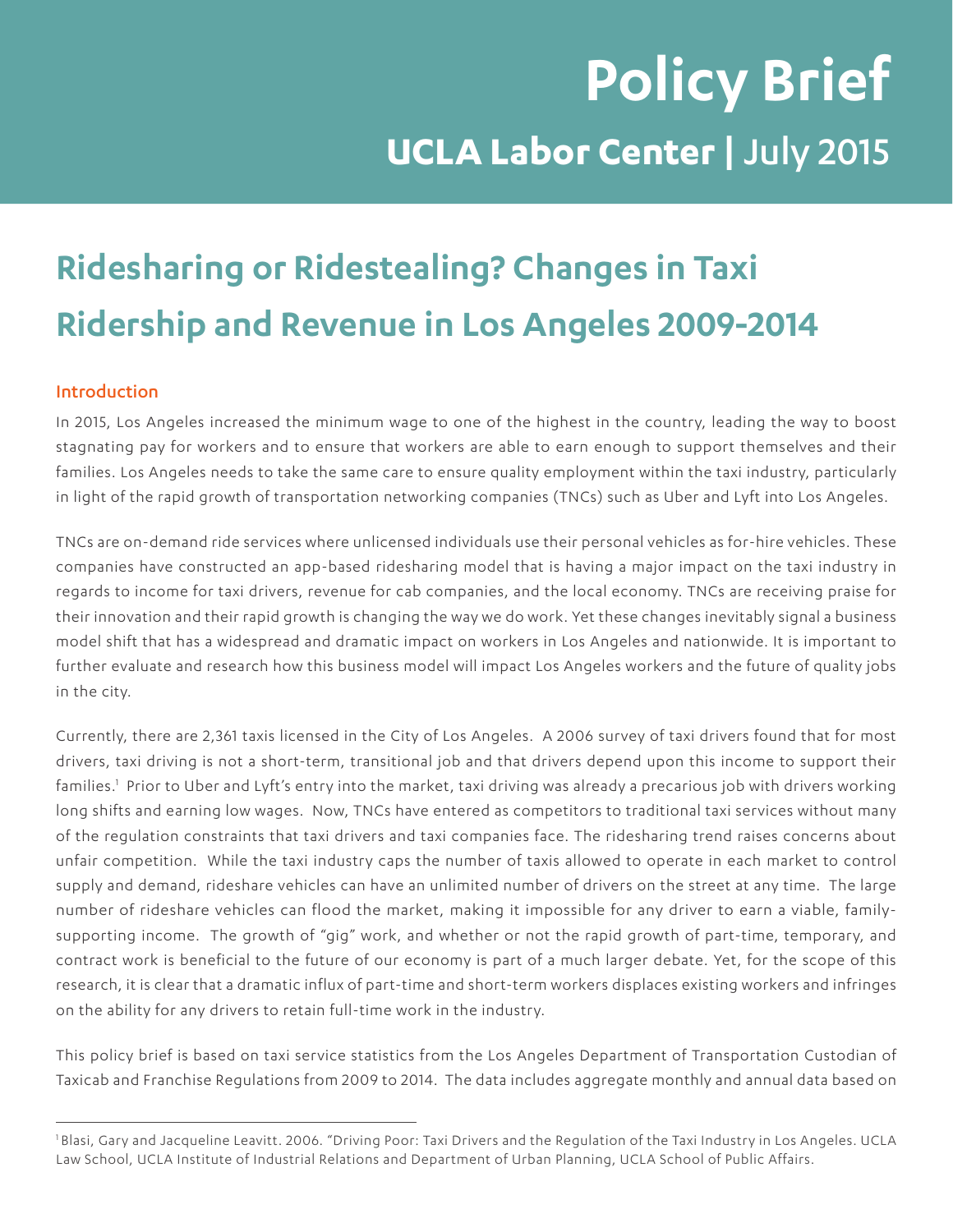taximeters. The data shows that:

- **•** Between 2013 and 2014, taxi revenue dropped by 9 percent and total completed trips dropped by 18 percent.
- **•** Los Angeles taxi cabs logged 1.4 million trips less than the previous year, resulting in \$17.1 million revenue losses.
- **•** Our economic analysis shows that this decreased revenue translates into a loss of 221 taxi industry jobs for the city, and an overall loss of 319 jobs county-wide.
- **•** The impact to the Los Angeles economy is \$32.6 million dollars in losses.
- **•**In tax revenue, this represents \$1.7 million in state and local taxes lost, and \$2.9 million on federal taxes lost. Combined, the total estimated tax impact is approximately \$4.6 million.

The data further shows that although the industry is experiencing revenue and ridership loss overall, this is not the case at the airport. While dispatch trips dropped by 24 percent, LAX airport trips increased by 15 percent. Airport traffic is the bread and butter for taxi workers, and increasingly so with the rapid growth of TNCs throughout the city. The Los Angeles airport is still restricted to TNCs from doing business on the premises, but this month the Los Angeles World Airport (LAWA) commissioners are expected to vote to lift a ban on TNCs at LAX. The airport is the last lifeline for the taxi industry in Los Angeles. Our analysis shows that allowing TNCs at the airport would have detrimental impact on taxi workers' ability to make a living.

#### Taxis Face Ridership and Revenue Downturn

Coming out of the recession, between 2010 and 2012, the taxi industry saw a steady increase (approximately 9 percent) in the number of completed trips. By 2012, around the time that Uber and Lyft really came onto the scene, the increase in ridership began to subside. In 2013, ridership fell by 2 percent compared to the previous year. By 2014, the industry saw an even greater drop of 18 percent. Los Angeles taxi cabs logged 1.4 million trips less in 2014 than in the year before, resulting in \$17.1 million revenue losses (Figure 1; Table 1).



#### **Figure 1. Total Taxi Revenue and Total Completed Trips 2009-2014**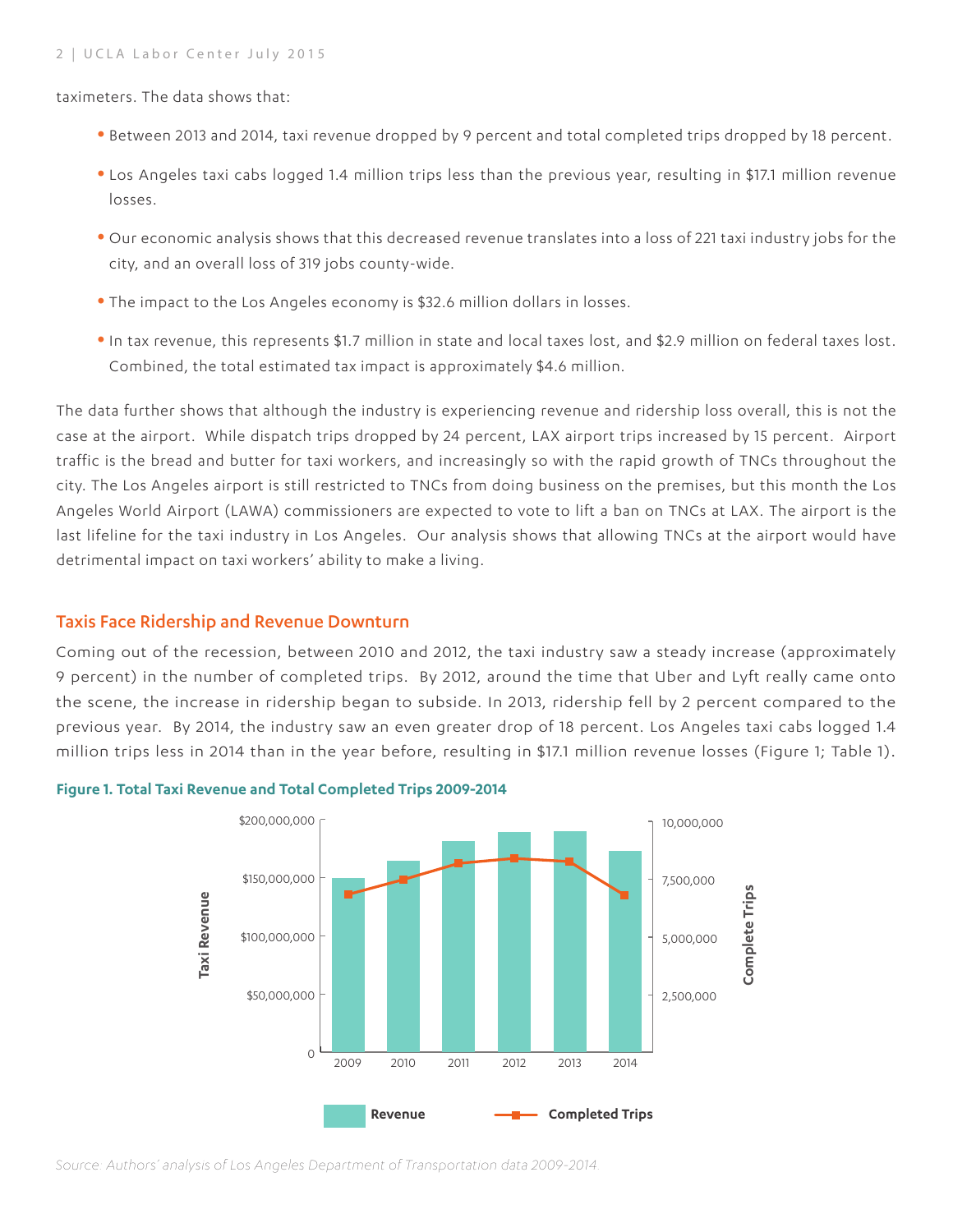| Year | <b>Revenue</b> | <b>Revenue % Change</b> | <b>Total Completed</b><br><b>Trips</b> | <b>Trips % Change</b> |
|------|----------------|-------------------------|----------------------------------------|-----------------------|
| 2009 | 149,755,229    |                         | 6,843,651                              |                       |
| 2010 | 164,377,030    | 9.76%                   | 7,487,897                              | 9.41%                 |
| 2011 | 181,149,457    | 10.20%                  | 8,187,884                              | 9.35%                 |
| 2012 | 189,339,862    | 4.52%                   | 8,401,922                              | 2.61%                 |
| 2013 | 189,769,532    | 0.23%                   | 8,265,515                              | $-1.62%$              |
| 2014 | 172,662,538    | $-9.01%$                | 6,814,816                              | $-17.55%$             |

#### **Table 1: Los Angeles Taxi Revenue and Total Completed Trip Data 2009-2014**

*Source: Authors' analysis of Los Angeles Department of Transportation data 2009-2014.*

#### Amidst Decreased Ridership, Airport Pickup Trips Continue to Rise

Airports are one of the prized sites for earnings for taxi drivers. Drivers are given access to the airport one day of the week known as their "airport day." Drivers typically earn more money due to longer fares though also tend to work longer days. Airport pickups currently account for 28 percent of total completed trips up from 20 percent the year before.

#### **Figure 2: Total Completed Trips by Type of Pickup 2014**



In 2014, there were 1.9 million trips out of the airport, up 243,000 from the year before. Airport pickups have been consistently increasing since 2009 (Figure 3). Whereas, dispatch trips dropped by 24 percent, LAX airport trips increased by 15 percent in 2014 (Table 2). Because of the ban on TNCs to the airport, the data suggests that the advent of TNCs in the city is negatively impacting ridership and revenue in the city but has not affected the taxi business at the airport. It further suggests that lifting the ban on TNCs to the airport will undercut taxi rides and have a further adverse effect on drivers incomes. The airport is the last lifeline for the taxi industry in Los Angeles.

*Source: Authors' analysis of Los Angeles Department of Transportation data 2009-2014.*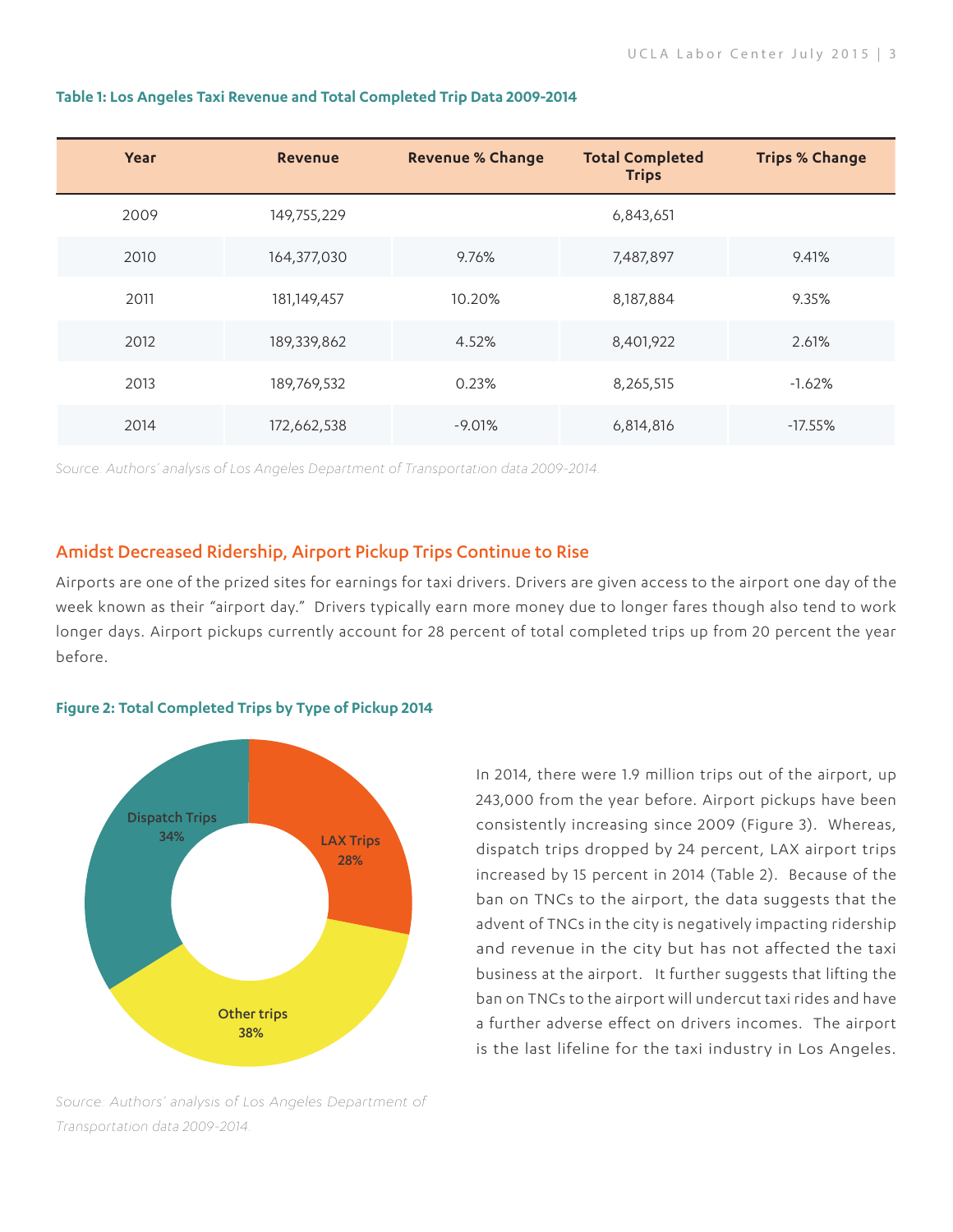

#### **Figure 3: Taxi Trips Completed by Type 2009-2014**

*Source: Authors' analysis of Los Angeles Department of Transportation data 2009-2014.*

#### **Table 2: Taxi Trips Completed by Type 2009-2014**

| Year | <b>Dispatch Trips</b><br>Completed | <b>Dispatch % Change</b> | <b>LAX Airport Trips</b><br><b>Completed</b> | <b>LAX % Change</b> |
|------|------------------------------------|--------------------------|----------------------------------------------|---------------------|
| 2009 | 2,381,366                          |                          | 1,293,836                                    |                     |
| 2010 | 2,588,531                          | 8.70%                    | 1,381,466                                    | 6.77%               |
| 2011 | 2,867,937                          | 10.79%                   | 1,489,413                                    | 7.81%               |
| 2012 | 3,171,625                          | 10.59%                   | 1,595,121                                    | 7.10%               |
| 2013 | 3,025,032                          | $-4.62%$                 | 1,671,235                                    | 4.77%               |
| 2014 | 2,284,153                          | $-24.49%$                | 1,913,812                                    | 14.51%              |

*Source: Authors' analysis of Los Angeles Department of Transportation data 2009-2014.*

### Economic Impact of Reduced Revenue on the Local Economy

As shown in Table 1, taxi cabs logged 1.4 million less trips in 2014 than in the year before, resulting in revenue losses close to \$17.1 million. To estimate the economic impact of this change in revenue in the taxi industry, we used IMPLAN 3.0 (using 2013 Los Angeles County data), which generated impacts on employment, economic output, and state and local taxes.

The effects of this lost revenue can be grouped into three different categories: direct impacts, indirect impacts, and induced impacts. Direct impacts include all losses resulting directly from decreased taxi revenues, such as the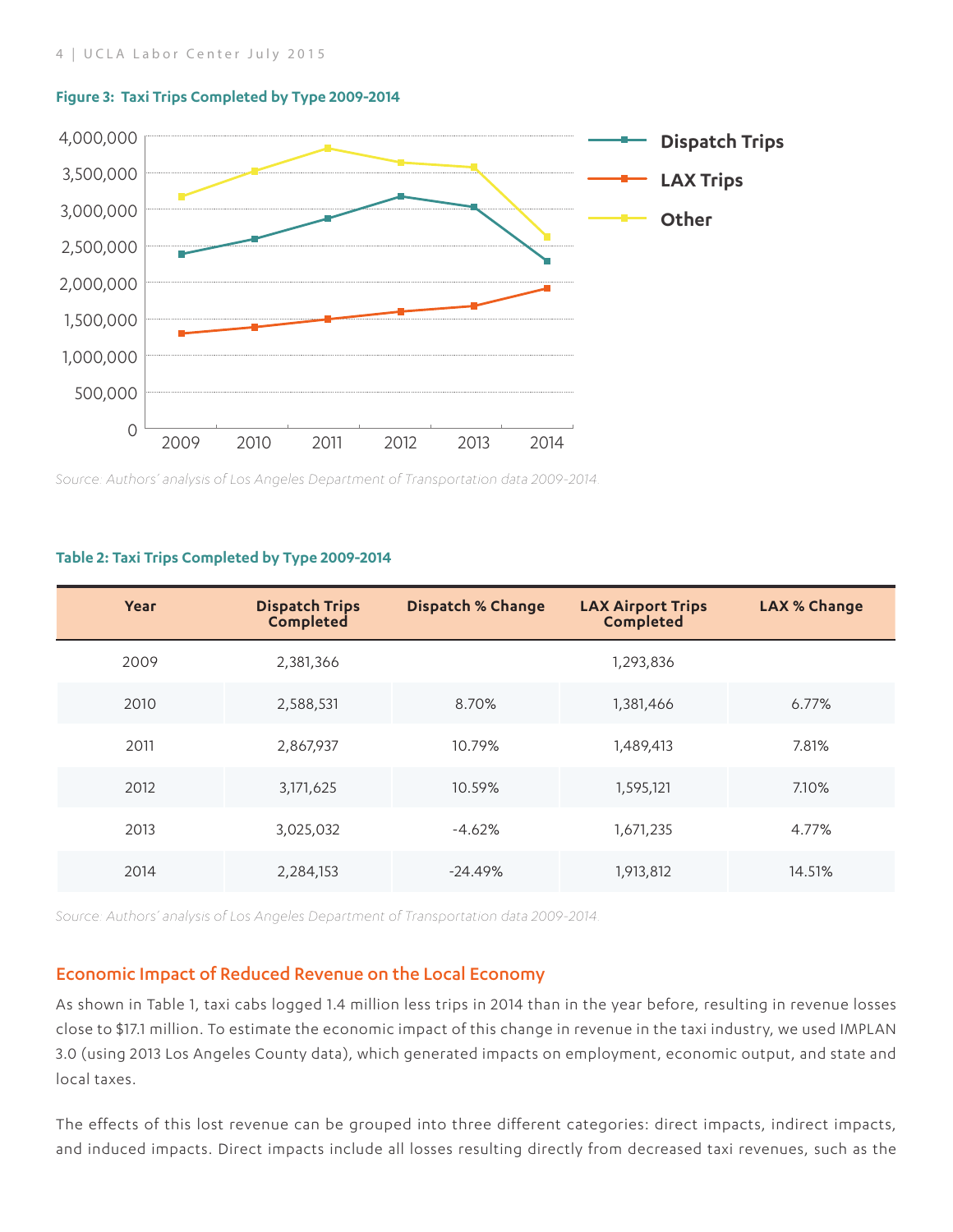county's loss of jobs or the loss of employment income of taxi drivers. Indirect impacts involve losses sustained by industries engaged in commerce with the taxi industry. For example, local auto repair shops that supply taxi fleets with needed routine maintenance will experience decreased demand for their services. To compensate for lost revenue resulting from decreased demand, these local businesses may adjust by reducing workers' hours and/ or cutting other spending. The third and final type of impact, the induced impact, reflects changes in household spending that result from income changes in the taxi and taxi-related industries. For instance, households supported by taxi drivers are likely to reduce eating out at restaurants, and purchasing clothes or other goods at local retail stores. Lastly, decreased taxi revenues also result in fewer tax revenues for federal, state, and local governments given reduced employee compensation, household expenditures, and other indirect business activities.

| Industry                                               | <b>Direct</b> | Indirect | <b>Induced</b> | Total    |
|--------------------------------------------------------|---------------|----------|----------------|----------|
| Transit and ground passenger transportation            | $-221.3$      | $-0.1$   | $-0.3$         | $-221.7$ |
| Dry-cleaning and laundry services                      | 0.0           | $-5.9$   | $-0.6$         | $-6.4$   |
| <b>Employment services</b>                             | 0.0           | $-3.6$   | $-1.3$         | $-4.9$   |
| Real estate                                            | 0.0           | $-1.4$   | $-2.8$         | $-4.2$   |
| Insurance agencies, brokerages, and related activities | 0.0           | $-3.3$   | $-0.5$         | $-3.8$   |
| Full-service restaurants                               | 0.0           | $-0.5$   | $-3.1$         | $-3.5$   |
| Limited-service restaurants                            | 0.0           | $-0.2$   | $-2.7$         | $-2.9$   |
| Management consulting services                         | 0.0           | $-2.4$   | $-0.3$         | $-2.7$   |
| Services to buildings                                  | 0.0           | $-2.2$   | $-0.5$         | $-2.7$   |
| Wholesale trade                                        | 0.0           | $-1.2$   | $-1.5$         | $-2.7$   |
| Total                                                  | $-221.3$      | $-42.6$  | $-55.2$        | $-319.1$ |

#### **Table 3: Industries with Greatest Estimated Employment Losses - Los Angeles County, 2014**

*Source: IMPLAN 3.0.* 

As shown in Table 3, we estimate that the decreased revenue resulted in a loss of approximately 221 jobs in the taxi industry, and a total of 319 jobs countywide across industries.<sup>2</sup> Similarly, we estimate that output, which accounts for total industry production within a given year, decreased approximately \$32.6 million in Los Angeles county. Aside from the taxi industry, the most affected industries are petroleum refineries, housing and real estate, insurance and wholesale trade.

 $^2$  This data covers the losses due to the revenue changes in the taxi industry alone. It does not include benefits to the economy due to TNCs, since we currently do not have data on TNC ridership and revenues.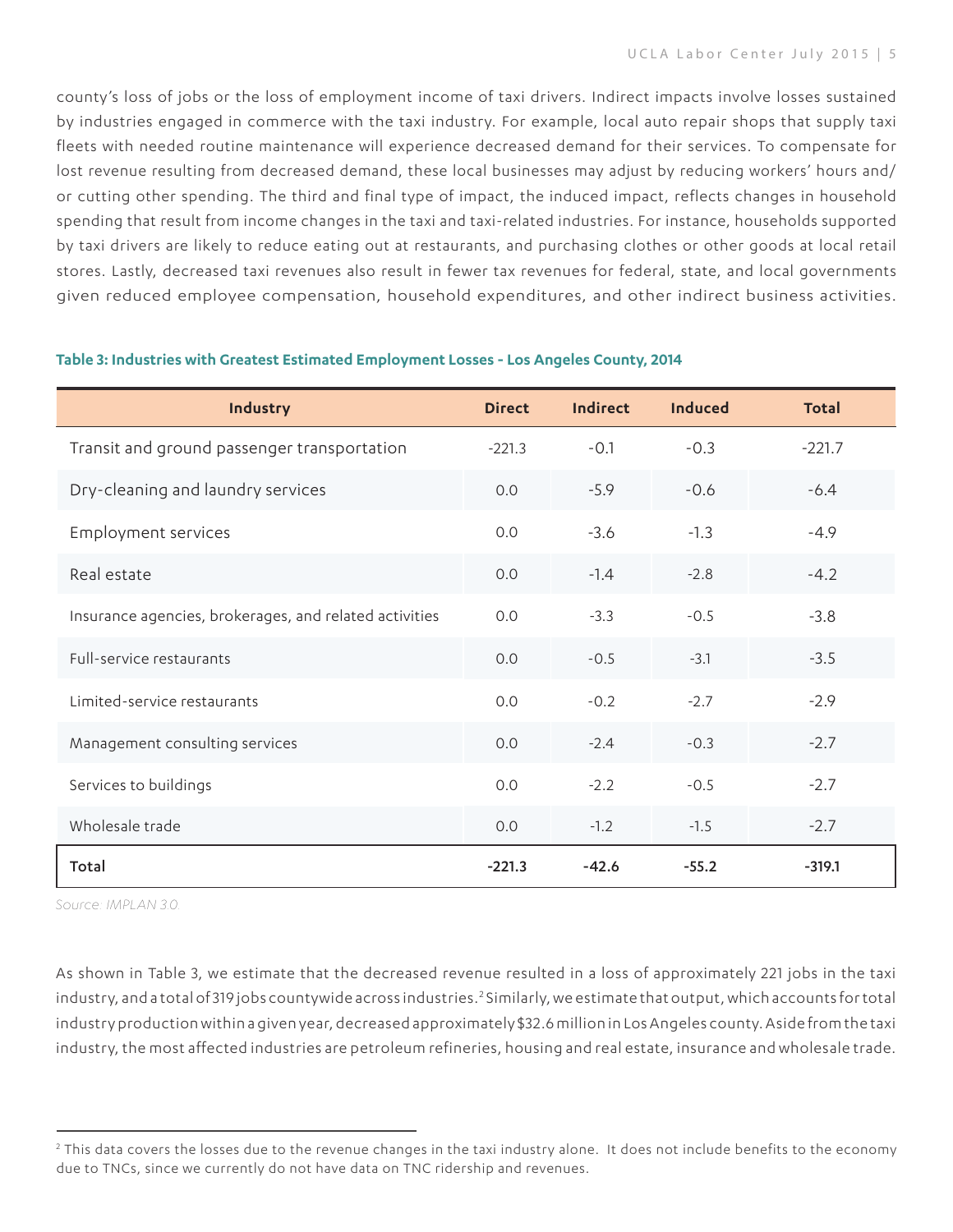#### **Table 4: Industries with Greatest Projected Losses in Output - Los Angeles County, 2014**

| Industry                                                            | <b>Direct</b>  | Indirect      | <b>Induced</b> | <b>Total</b>   |
|---------------------------------------------------------------------|----------------|---------------|----------------|----------------|
| Transit and ground passenger transportation                         | $-$17,394,668$ | $-$7,009$     | $-$19,758$     | $-$17,421,435$ |
| Petroleum refineries                                                | \$0            | $-$ \$984,254 | $-$197,980$    | $-$1,182,235$  |
| Owner-occupied dwellings                                            | \$0            | \$0           | $-$ \$953,392  | $-$ \$953,392  |
| Real estate                                                         | \$0            | $-$ \$265,755 | $-$ \$540,398  | $-$ \$806,153  |
| Insurance agencies, brokerages, and related activities              | \$0            | $-$ \$597,791 | $-$ \$95,920   | $-$ \$693,712  |
| Wholesale trade                                                     | \$0            | $- $280,851$  | $-$ \$347,701  | $-$ \$628,551  |
| Monetary authorities and depository credit<br>intermediation        | \$0            | $-$ \$346,845 | $-$ \$223,019  | $-$ \$569,864  |
| Insurance carriers                                                  | \$0            | $-$ \$238,190 | $-$182,107$    | $-$ \$420,297  |
| Hospitals                                                           | \$0            | \$0           | $-$ \$417,955  | $-$ \$417,955  |
| Maintenance and repair construction of<br>nonresidential structures | \$0            | $-$ \$379,653 | $-$ \$38,186   | $-$ \$417,839  |
| Total                                                               | $-$17,394,668$ | $-$7,253,342$ | $-$7,924,653$  | $-32,572,663$  |

*Source: IMPLAN 3.0.* 

We estimate that tax revenues for state and local governments decreased \$1.7 million and \$2.9 million for the federal government, as a result of decreased revenues in the taxi industry. Combined, the total estimated tax impact is approximately \$4.6 million.

#### **Table 5: Tax Impact - Los Angeles County, 2014**

| <b>Taxation Source</b>       | <b>State and Local</b> | <b>Federal</b> | <b>Total</b>    |
|------------------------------|------------------------|----------------|-----------------|
| Employee Compensation        | $-$ \$28,774           | $-$1,164,408$  | $-$ \$1,193,182 |
| Proprietory Income           | \$0                    | $-$151,489$    | $-$151,489$     |
| Household Expenditures       | $-$ \$517,570          | $-$1,106,811$  | $-$1,624,381$   |
| Corporations                 | $-$ \$53,147           | $-$ \$288,120  | $-$ \$341,267   |
| Indirect Business Activities | $-$1,103,856$          | $-$162,251$    | $-$1,266,107$   |
| Total                        | -\$1,703,347           | $-$2,873,079$  | $-54,576,426$   |

*Source: IMPLAN 3.0.*